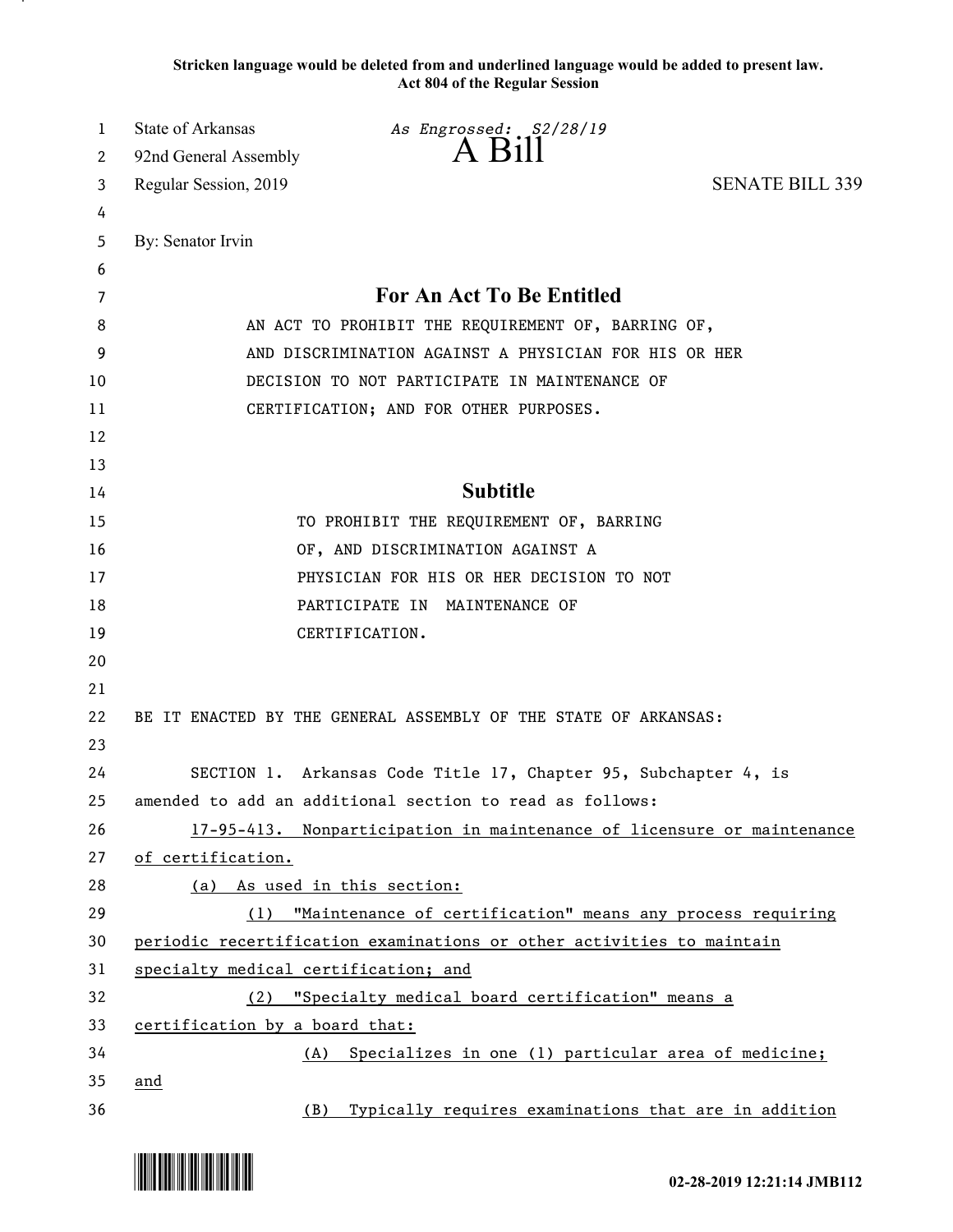As Engrossed: S2/28/19 SB339

| $\mathbf{1}$ | to the requirements of the Arkansas State Medical Board to practice medicine. |
|--------------|-------------------------------------------------------------------------------|
| 2            | (b) The Arkansas State Medical Board shall not require any form of            |
| 3            | specialty medical board recertification or any maintenance of certification   |
| 4            | to practice medicine in this state.                                           |
| 5            |                                                                               |
| 6            | SECTION 2. Arkansas Code Title 20, Chapter 9, Subchapter 1, is amended        |
| 7            | to add an additional section to read as follows:                              |
| 8            | 20-9-104. Nonparticipation in maintenance of licensure or maintenance         |
| 9            | of certification.                                                             |
| 10           | (a) As used in this section:                                                  |
| 11           | "Maintenance of certification" means any process requiring<br>(1)             |
| 12           | periodic recertification examinations or other activities to maintain         |
| 13           | specialty medical certification; and                                          |
| 14           | (2) "Specialty medical board certification" means a                           |
| 15           | certification by a board that:                                                |
| 16           | (A) Specializes in one (1) particular area of medicine;                       |
| 17           | and                                                                           |
| 18           | (B) Typically requires examinations that are in addition                      |
| 19           | to the requirements of the Arkansas State Medical Board to practice medicine. |
| 20           | $(b)(1)$ Except as required by medical staff bylaws of a hospital, a          |
| 21           | hospital licensed by the Department of Health shall not deny physician        |
| 22           | hospital staff or admitting privileges or employment based solely on the      |
| 23           | absence of maintenance of certification.                                      |
| 24           | (2) Subdivision (b)(1) of this section does not prevent a                     |
| 25           | hospital from requiring physicians to undergo remedial or corrective courses  |
| 26           | or training as required by a quality improvement committee.                   |
| 27           |                                                                               |
| 28           | SECTION 3. Arkansas Code Title 23, Chapter 85, Subchapter 1, is               |
| 29           | amended to add an additional section to read as follows:                      |
| 30           | 23-85-140. Nonparticipation in maintenance of licensure or maintenance        |
| 31           | of certification - Insurer prohibited from denying reimbursement or           |
| 32           | discriminating in reimbursement levels.                                       |
| 33           | (a) As used in this section:                                                  |
| 34           | "Maintenance of certification" means any process requiring<br>(1)             |
| 35           | periodic recertification examinations or other activities to maintain         |
| 36           | specialty medical certification; and                                          |

2 02-28-2019 12:21:14 JMB112